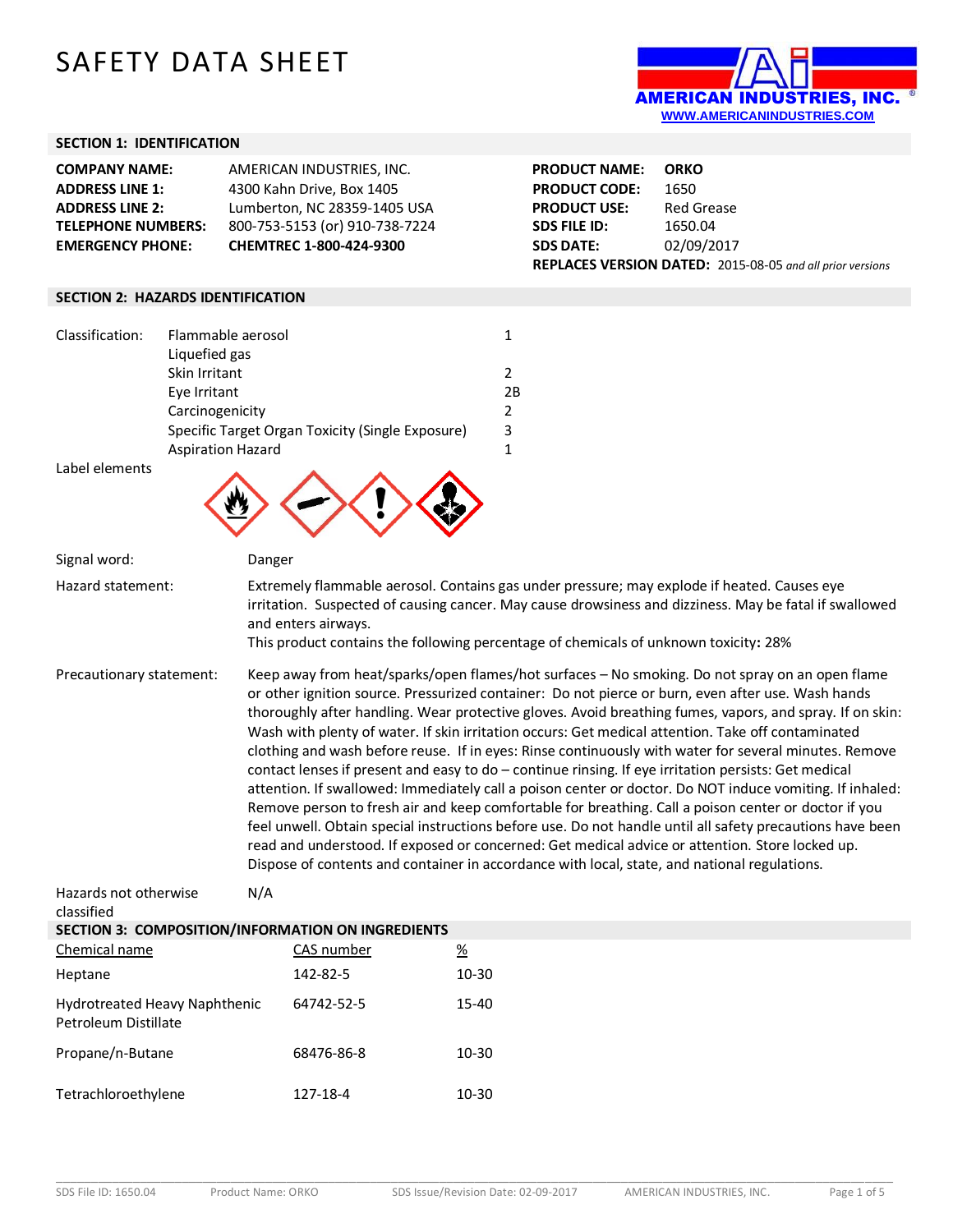| <b>SECTION 4: FIRST AID MEASURES</b>             |                                                                                                                                                                                                                                  |                                                                                                                                                                                                                                                                                                                                                                     |                                                                                                                                                                                                                       |  |
|--------------------------------------------------|----------------------------------------------------------------------------------------------------------------------------------------------------------------------------------------------------------------------------------|---------------------------------------------------------------------------------------------------------------------------------------------------------------------------------------------------------------------------------------------------------------------------------------------------------------------------------------------------------------------|-----------------------------------------------------------------------------------------------------------------------------------------------------------------------------------------------------------------------|--|
| Inhalation:                                      | Move to fresh air. If breathing is difficult or unconscious, administer oxygen. If not breathing administer<br>artificial respiration. Seek medical attention if irritation persists.                                            |                                                                                                                                                                                                                                                                                                                                                                     |                                                                                                                                                                                                                       |  |
| Eyes:                                            |                                                                                                                                                                                                                                  | Continue rinsing. If eye irritation persists: Get medical advice or attention.                                                                                                                                                                                                                                                                                      | If in eyes: Rinse cautiously with water for several minutes. Remove contact lenses, if present and easy to do.                                                                                                        |  |
| Skin:                                            |                                                                                                                                                                                                                                  | If on skin: Wash with plenty of water. If skin irritation occurs: get medical attention.                                                                                                                                                                                                                                                                            |                                                                                                                                                                                                                       |  |
| Ingestion:                                       |                                                                                                                                                                                                                                  | Seek medical attention immediately, rinse mouth out with water, drink 2 glasses of water, and induce vomiting<br>immediately as directed by medical personnel.                                                                                                                                                                                                      |                                                                                                                                                                                                                       |  |
| Acute health<br>hazards                          | Eyes: redness, tearing, blurred vision.<br>Skin: defatting and dermatitis.<br>Inhalation: anesthetic, irritation, Central Nervous System depression.<br>Oral: abdominal irritation, nausea, vomiting, diarrhea, aspiration risk. |                                                                                                                                                                                                                                                                                                                                                                     |                                                                                                                                                                                                                       |  |
| <b>Chronic Health</b><br>Hazards                 |                                                                                                                                                                                                                                  |                                                                                                                                                                                                                                                                                                                                                                     | Possible cancer causing agent and overexposure may also include damage to kidneys, liver, dizziness,<br>headache, nausea, mental confusion, visual disturbances, dermatitis, lungs, blood, or central nervous system. |  |
| Note to Physician                                |                                                                                                                                                                                                                                  | Do not administer adrenaline or epinephrine to a victim of chlorinated solvent poisoning. This product<br>contains ingredients that may be anticipated to be a carcinogen.                                                                                                                                                                                          |                                                                                                                                                                                                                       |  |
| <b>SECTION 5: FIRE-FIGHTING MEASURES</b>         |                                                                                                                                                                                                                                  |                                                                                                                                                                                                                                                                                                                                                                     |                                                                                                                                                                                                                       |  |
| Extinguishing media                              |                                                                                                                                                                                                                                  | Dry chemical, Foam, or Carbon Dioxide (CO2).                                                                                                                                                                                                                                                                                                                        |                                                                                                                                                                                                                       |  |
| Unsuitable extinguishing media                   |                                                                                                                                                                                                                                  | Water spray/stream.                                                                                                                                                                                                                                                                                                                                                 |                                                                                                                                                                                                                       |  |
| Special firefighting procedures                  |                                                                                                                                                                                                                                  | Wear full protective clothing and NIOSH approved SCBA with full face piece operated in<br>positive pressure or pressure demand. Use water mist to keep material cool in fire<br>situations.                                                                                                                                                                         |                                                                                                                                                                                                                       |  |
| Unusual fire and explosion hazards               |                                                                                                                                                                                                                                  | Keep away from sparks, open flames, and hot surfaces. No smoking. Do not spray on an<br>open flame or other ignition source.                                                                                                                                                                                                                                        |                                                                                                                                                                                                                       |  |
| Hazardous combustion products                    |                                                                                                                                                                                                                                  | Oxides of carbon, hydrogen chloride gas, and Phosgene under forced combustion.                                                                                                                                                                                                                                                                                      |                                                                                                                                                                                                                       |  |
| <b>SECTION 6: ACCIDENTAL RELEASE MEASURES</b>    |                                                                                                                                                                                                                                  |                                                                                                                                                                                                                                                                                                                                                                     |                                                                                                                                                                                                                       |  |
| Personal protective equipment                    |                                                                                                                                                                                                                                  | Refer to section VIII for proper Personal Protective Equipment.                                                                                                                                                                                                                                                                                                     |                                                                                                                                                                                                                       |  |
| Spill                                            |                                                                                                                                                                                                                                  | Remove sources of ignition such as pilot lights. Material is heavier than air and can settle in<br>low lying areas in flammable concentrations, ventilate area. Product will undergo rapid<br>evaporation. Use absorbent on spill sweep to clean. Small releases may be wiped up with<br>wiping material. Dispose in accordance with local, state and federal laws. |                                                                                                                                                                                                                       |  |
| <b>Waste Disposal</b>                            |                                                                                                                                                                                                                                  |                                                                                                                                                                                                                                                                                                                                                                     | Dispose of in accordance with federal, state, and local regulations.                                                                                                                                                  |  |
| <b>RCRA Status</b>                               |                                                                                                                                                                                                                                  | Waste solvent likely considered U210 (Tetrachloroethylene) under RCRA, however product<br>should be fully characterized prior to disposal (40 CFR 261).                                                                                                                                                                                                             |                                                                                                                                                                                                                       |  |
| <b>SECTION 7: HANDLING AND STORAGE</b>           |                                                                                                                                                                                                                                  |                                                                                                                                                                                                                                                                                                                                                                     |                                                                                                                                                                                                                       |  |
| Handling and storage                             |                                                                                                                                                                                                                                  | Pressurized container: Do not pierce or burn, even after use. Store locked up. Protect from<br>sunlight. Store in a well ventilated place. Do not expose to temperatures exceeding<br>50°C/122°F. Store locked up.                                                                                                                                                  |                                                                                                                                                                                                                       |  |
| Other precautions                                |                                                                                                                                                                                                                                  | Use gloves, lab coat or apron, splash goggles, and use a vapor respirator approved/certified<br>respirator or equivalent when ventilation is not adequate.                                                                                                                                                                                                          |                                                                                                                                                                                                                       |  |
| Incompatibility                                  |                                                                                                                                                                                                                                  | Strong acids, strong alkalis, strong oxidizing agents, chemically active metals, such as<br>aluminum, barium, lithium, sodium, magnesium, potassium, titanium, beryllium,<br>concentrated nitric acid some plastics, rubbers, and coatings.                                                                                                                         |                                                                                                                                                                                                                       |  |
| SECTION 8: EXPOSURE CONTROLS/PERSONAL PROTECTION |                                                                                                                                                                                                                                  |                                                                                                                                                                                                                                                                                                                                                                     |                                                                                                                                                                                                                       |  |
| <b>Hazardous Component</b>                       |                                                                                                                                                                                                                                  | <b>OSHA</b>                                                                                                                                                                                                                                                                                                                                                         | <b>ACGIH</b>                                                                                                                                                                                                          |  |
| Heptane                                          |                                                                                                                                                                                                                                  | 500 ppm                                                                                                                                                                                                                                                                                                                                                             | 400 ppm                                                                                                                                                                                                               |  |
| Hydrotreated Heavy Naphthenic                    |                                                                                                                                                                                                                                  | 5mg/m3                                                                                                                                                                                                                                                                                                                                                              | 5mg/m3                                                                                                                                                                                                                |  |

Petroleum Distillate

Propane/n-Butane 1000 ppm 1000 ppm 1000 ppm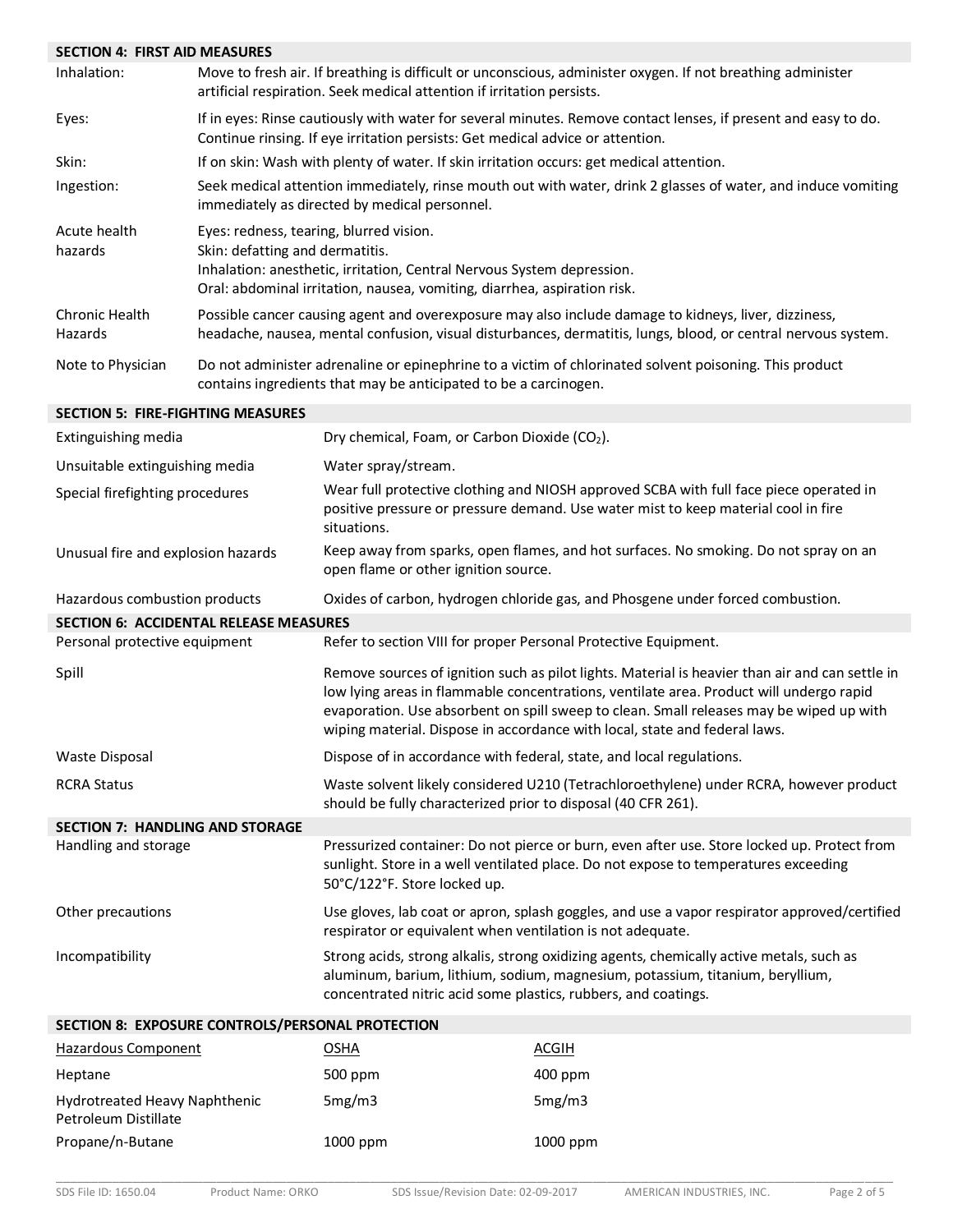| Tetrachloroethylene                                | 25 ppm                                                 | 25 ppm                                                                                                                                                                                             |
|----------------------------------------------------|--------------------------------------------------------|----------------------------------------------------------------------------------------------------------------------------------------------------------------------------------------------------|
| <b>Engineering Controls</b>                        | Use only outdoors in a well-ventilated area.           |                                                                                                                                                                                                    |
| Respiratory protection                             |                                                        | If exposure levels are exceeded then organic vapor cartridge respirator or SCBA will be needed.                                                                                                    |
| Personal protective<br>equipment                   | Safety glasses and chemical resistant gloves.          |                                                                                                                                                                                                    |
| <b>Additional measures</b>                         | understood.                                            | Obtain special instructions before use. Do not handle until all safety precautions have been read and                                                                                              |
| <b>SECTION 9: PHYSICAL AND CHEMICAL PROPERTIES</b> |                                                        |                                                                                                                                                                                                    |
| Appearance:                                        | Red Viscous Spray                                      |                                                                                                                                                                                                    |
| Odor                                               | Petroleum Odor                                         |                                                                                                                                                                                                    |
| Odor Threshold:                                    | N/D                                                    |                                                                                                                                                                                                    |
| Vapor Pressure:                                    | N/A                                                    |                                                                                                                                                                                                    |
| Vapor Density:                                     | N/A                                                    |                                                                                                                                                                                                    |
| <b>Freezing Point:</b>                             | N/D                                                    |                                                                                                                                                                                                    |
| <b>Boiling Point:</b>                              | N/D                                                    |                                                                                                                                                                                                    |
| <b>Evaporation Rate:</b>                           | N/D                                                    |                                                                                                                                                                                                    |
| Autoignition Temperature:                          | N/D                                                    |                                                                                                                                                                                                    |
| Viscosity:                                         | N/D                                                    |                                                                                                                                                                                                    |
| Specific Gravity (H20=1)                           | 0.93                                                   |                                                                                                                                                                                                    |
| pH:                                                | N/A                                                    |                                                                                                                                                                                                    |
| Solids                                             | 28%                                                    |                                                                                                                                                                                                    |
| Solubility:                                        | 0%                                                     |                                                                                                                                                                                                    |
| Flash Point:                                       | N/D                                                    |                                                                                                                                                                                                    |
| Flammability:                                      | <b>Extremely Flammable Aerosol</b>                     |                                                                                                                                                                                                    |
| Partition coefficient                              | N/D                                                    |                                                                                                                                                                                                    |
| (n-octanol/water):                                 |                                                        |                                                                                                                                                                                                    |
| Decomposition Temperature:                         | N/D                                                    |                                                                                                                                                                                                    |
| Volatility Including Water                         | 70.5%                                                  |                                                                                                                                                                                                    |
| Volatile Organic Compounds                         | 48%                                                    |                                                                                                                                                                                                    |
| (VOC)                                              |                                                        |                                                                                                                                                                                                    |
| Dielectric Strength                                | N/D                                                    |                                                                                                                                                                                                    |
| SECTION 10: STABILITY AND REACTIVITY               |                                                        |                                                                                                                                                                                                    |
| Reactivity                                         | Chemically active metals and bases                     |                                                                                                                                                                                                    |
| Chemical stability                                 | Stable.                                                |                                                                                                                                                                                                    |
| Conditions to avoid                                |                                                        | Temperatures greater than 122°F (50°C) and sources of ignition.                                                                                                                                    |
| Incompatibility                                    | some plastics, rubbers, and coatings.                  | Strong acids, strong alkalis, strong oxidizing agents, chemically active metals, such as aluminum,<br>barium, lithium, sodium, magnesium, potassium, titanium, beryllium, concentrated nitric acid |
| Hazardous decomposition or<br>by-products          | Oxides of carbon, Hydrogen Chloride gas, and Phosgene. |                                                                                                                                                                                                    |
| Possible hazardous reactions                       | None known.                                            |                                                                                                                                                                                                    |
| SECTION 11: TOXICOLOGICAL INFORMATION              |                                                        |                                                                                                                                                                                                    |
| <b>Toxicological Information</b>                   |                                                        | Tetrachloroethylene (127-18-4) LDso (Oral, Rat) 2629 mg/kg; LDso (Dermal, Rabbit) > 3228                                                                                                           |
|                                                    | Rat, 8hr) 34200 mg/m <sup>3</sup> .                    | mg/kg; LDso (IPR, Mouse) 4700 mg/kg; LCso (Inhalation, Mouse, 4hr) 5200 ppm; LCso (Inhalation,                                                                                                     |
| Routes of entry                                    | Eyes, Ingestion, Inhalation, Skin.                     |                                                                                                                                                                                                    |
| Eyes                                               |                                                        | Strong Irritation likely, redness, visual disturbance, and pain. May cause eye damage                                                                                                              |
| Ingestion                                          | CNS depression ranging from unconsciousness to death.  | Nausea, vomiting, headaches, abdominal pain, diarrhea, dizziness, tremor, drowsiness,<br>pulmonary edemas, absorption through the gastrointestinal tract may produce symptoms of                   |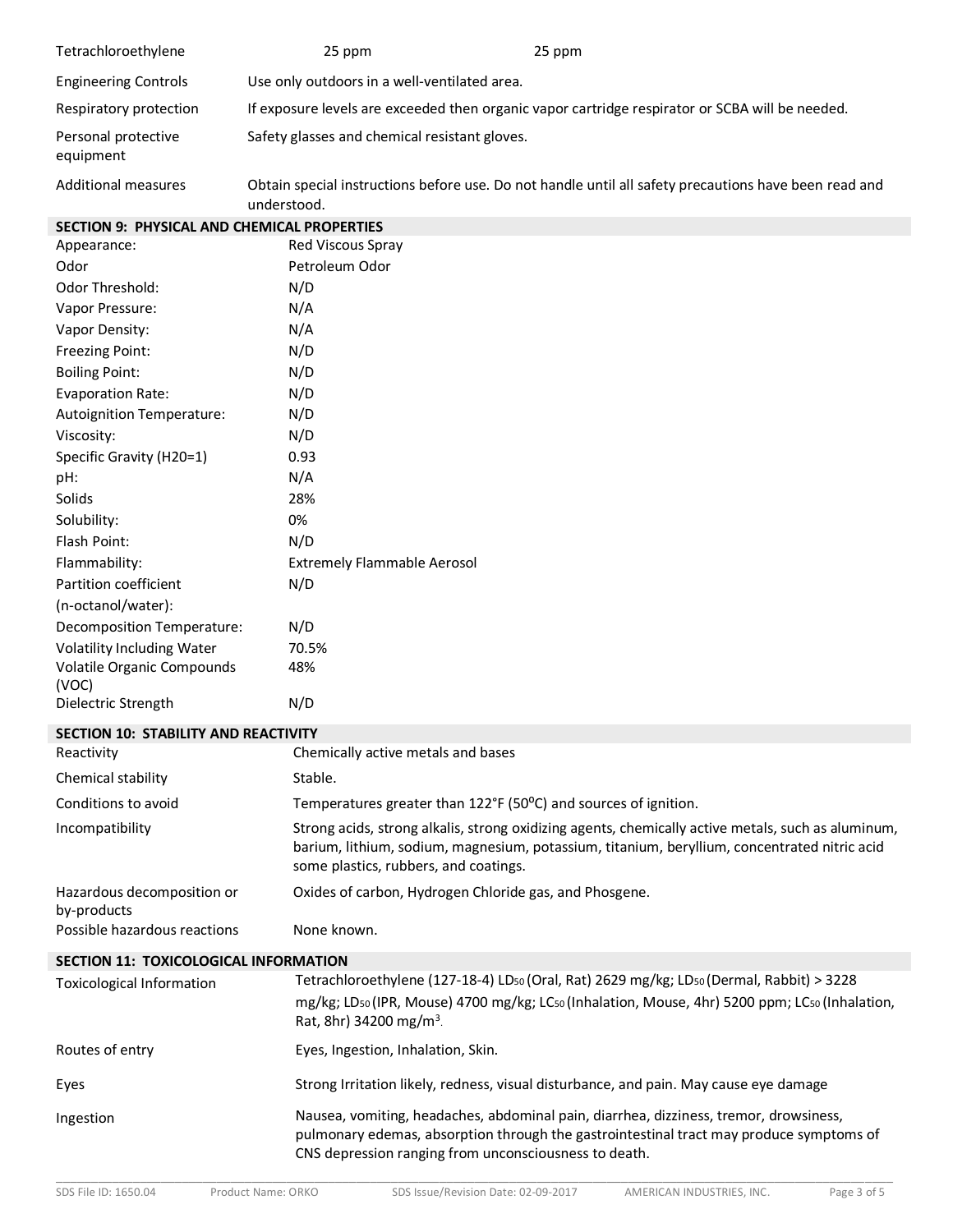| Inhalation                                                                                                                                                                                                                                                                                                                                                                                                                                                                                                                                                    | Irritation to respiratory tract, dizziness, headache, nausea, depression of central nervous<br>system, prolonged exposure may cause unconsciousness, heart effects, liver effects, kidney<br>effects, and death.                                                                                     |  |
|---------------------------------------------------------------------------------------------------------------------------------------------------------------------------------------------------------------------------------------------------------------------------------------------------------------------------------------------------------------------------------------------------------------------------------------------------------------------------------------------------------------------------------------------------------------|------------------------------------------------------------------------------------------------------------------------------------------------------------------------------------------------------------------------------------------------------------------------------------------------------|--|
| Skin                                                                                                                                                                                                                                                                                                                                                                                                                                                                                                                                                          | Irritation likely, redness and pain. May cause localized defatting, blistering with prolonged skin<br>contact. May be absorbed through the skin.                                                                                                                                                     |  |
| Medical condition aggravated                                                                                                                                                                                                                                                                                                                                                                                                                                                                                                                                  | Excessive exposure will aggravate pre-existing disorders of eyes, skin, respiratory, liver,<br>kidney, cardiovascular system, pulmonary illnesses, or central nervous system.                                                                                                                        |  |
| Acute health hazards                                                                                                                                                                                                                                                                                                                                                                                                                                                                                                                                          | Eyes: redness, tearing, blurred vision.<br>Skin: defatting and dermatitis.<br>Inhalation: Anesthetic, irritation, Central Nervous System depression.                                                                                                                                                 |  |
| Chronic health hazards                                                                                                                                                                                                                                                                                                                                                                                                                                                                                                                                        | Oral: abdominal irritation, nausea, vomiting, diarrhea, aspiration risk.<br>Possible cancer causing agent and overexposure may also include damage to kidneys, liver,<br>dizziness, headache, nausea, mental confusion, visual disturbances, dermatitis, lungs, blood, or<br>central nervous system. |  |
| Carcinogenicity                                                                                                                                                                                                                                                                                                                                                                                                                                                                                                                                               | OSHA: Yes ; ACGIH: A3 - Animal Carcinogen; NTP: 2 - Anticipated; IARC: 2A - Probable<br>OTHER: CA Prop 65                                                                                                                                                                                            |  |
| <b>SECTION 12: ECOLOGICAL INFORMATION</b>                                                                                                                                                                                                                                                                                                                                                                                                                                                                                                                     |                                                                                                                                                                                                                                                                                                      |  |
| <b>Ecological information</b>                                                                                                                                                                                                                                                                                                                                                                                                                                                                                                                                 | Tetrachloroethylene - 127-18-4 - Ecotoxicity in water (LC50): 18.4 mg/l 96 hours [Fish (Fatthead<br>Minnow)]. 18 mg/l 48 hours [Daphnia (daphnia)]. 5 mg/l 96 hours [Fish (Rainbow Trout)]. 13<br>mg/l 96 hours [Fish (Bluegill sunfish)].                                                           |  |
| Biodegradability                                                                                                                                                                                                                                                                                                                                                                                                                                                                                                                                              | Component or components of this product are not biodegradable.                                                                                                                                                                                                                                       |  |
| Bioaccumulation                                                                                                                                                                                                                                                                                                                                                                                                                                                                                                                                               | This product is not expected to bioaccumulate.                                                                                                                                                                                                                                                       |  |
| Soil Mobility                                                                                                                                                                                                                                                                                                                                                                                                                                                                                                                                                 | This product is mobile in soil.                                                                                                                                                                                                                                                                      |  |
| Other ecological hazards                                                                                                                                                                                                                                                                                                                                                                                                                                                                                                                                      | This material is toxic to aquatic life.                                                                                                                                                                                                                                                              |  |
| <b>SECTION 13: DISPOSAL CONSIDERATIONS</b>                                                                                                                                                                                                                                                                                                                                                                                                                                                                                                                    |                                                                                                                                                                                                                                                                                                      |  |
| Waste disposal                                                                                                                                                                                                                                                                                                                                                                                                                                                                                                                                                | Dispose of in accordance with federal, state, and local regulations.                                                                                                                                                                                                                                 |  |
| <b>RCRA</b> status                                                                                                                                                                                                                                                                                                                                                                                                                                                                                                                                            | Waste solvent likely considered U210 (Tetrachloroethylene) under RCRA, however product<br>should be fully characterized prior to disposal (40 CFR 261).                                                                                                                                              |  |
| <b>SECTION 14: TRANSPORT INFORMATION</b>                                                                                                                                                                                                                                                                                                                                                                                                                                                                                                                      |                                                                                                                                                                                                                                                                                                      |  |
| DOT                                                                                                                                                                                                                                                                                                                                                                                                                                                                                                                                                           | DOT Proper Shipping Name: Aerosols, Ltd. Qty                                                                                                                                                                                                                                                         |  |
|                                                                                                                                                                                                                                                                                                                                                                                                                                                                                                                                                               | Hazard Class/Division: 2.1 (6.1)                                                                                                                                                                                                                                                                     |  |
|                                                                                                                                                                                                                                                                                                                                                                                                                                                                                                                                                               | UN/NA Number: UN1950                                                                                                                                                                                                                                                                                 |  |
|                                                                                                                                                                                                                                                                                                                                                                                                                                                                                                                                                               | Packaging Group N/A                                                                                                                                                                                                                                                                                  |  |
| This product meets the exception requirements of section 173.306 as a limited quantity and may be shipped as a limited quantity. Until 12/31/2020,<br>the "Consumer Commodity - ORM-D" marking may still be used in place of the new limited quantity diamond mark for packages of UN 1950<br>Aerosols. Limited quantities require the limited quantity diamond mark on cartons after 12/31/20 and may be used now in place of the "Consumer<br>Commodity ORM-D" marking and both may be displayed concurrently.<br><b>SECTION 15: REGULATORY INFORMATION</b> |                                                                                                                                                                                                                                                                                                      |  |
| <b>TSCA status</b>                                                                                                                                                                                                                                                                                                                                                                                                                                                                                                                                            | All chemicals are listed or exempt.                                                                                                                                                                                                                                                                  |  |
|                                                                                                                                                                                                                                                                                                                                                                                                                                                                                                                                                               |                                                                                                                                                                                                                                                                                                      |  |
| Cercla (COMPREHENSIVE<br>RESPONSE COMPENSATION, AND<br>LIABILITY ACT):                                                                                                                                                                                                                                                                                                                                                                                                                                                                                        | Tetrachloroethylene (127-18-4) Reportable Quantity = 100 lbs                                                                                                                                                                                                                                         |  |

Sara 311/312 hazard categories Acute. Chronic, Flammable, Carcinogen

Sara 313 reportable ingredients Tetrachloroethylene (127-18-4)